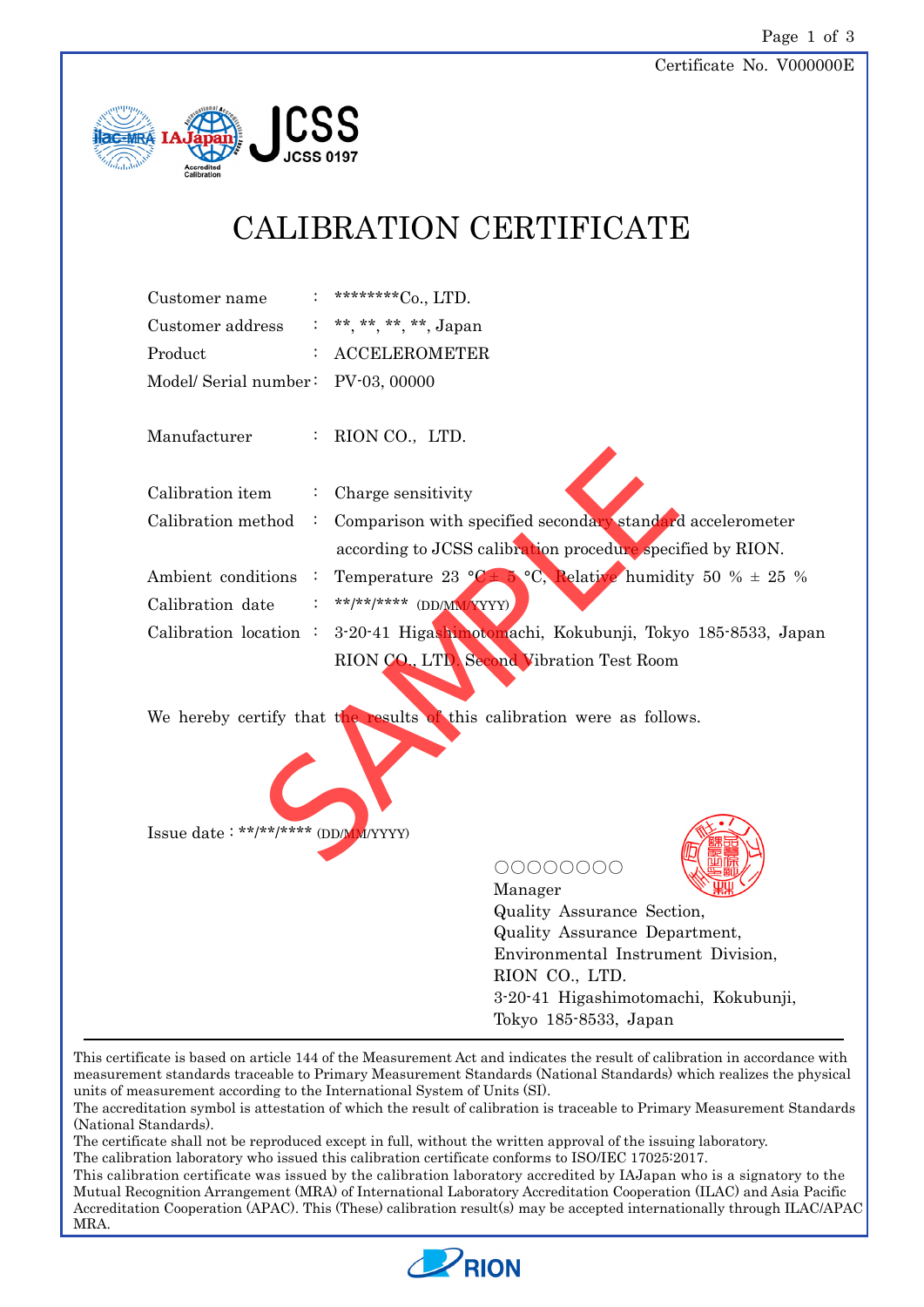Certificate No. V000000E

## CALIBRATION RESULT

## 1. Charge sensitivity

| Frequency<br>(Hz) | Setting<br>Acceleration<br>level(m/s <sup>2</sup> ) | Measured<br>$(pC \cdot s^2/m)$ | *Expanded<br>Uncertainty<br>$(\%)$ |
|-------------------|-----------------------------------------------------|--------------------------------|------------------------------------|
| 20                | 10                                                  | 0.4888                         | 1.2                                |
| 25                | 10                                                  | 0.4891                         | 1.6                                |
| 31.5              | 10                                                  | 0.4891                         | 1.7                                |
| 40                | 10                                                  | 0.4884                         | 1.3                                |
| 50                | 10                                                  | 0.4878                         | 1.3                                |
| 63                | 10                                                  | 0.4885                         | 1.1                                |
| 80                | 10                                                  | 0.4880                         | 1.2                                |
| 100               | 10                                                  | 0.4875                         | 1.5                                |
| 125               | 10                                                  | 0.4883                         | 1.9                                |
| 160               | 10                                                  | 0.4884                         | 1.3                                |
| 200               | 10                                                  | 0.4881                         | $1.6\,$                            |
| 250               | 10                                                  | 0.4878                         | 1.2                                |
| 315               | 50                                                  | 0.4877                         | 1.1                                |
| 400               | 50                                                  | 0.4879                         | 2.2                                |
| 500               | 50                                                  | 4887                           | 2.4                                |
| 630               | 50 <sup>°</sup>                                     | 0.4872                         | 1.0                                |
| 800               | 50                                                  | 0.4873                         | 1.0                                |
| 1000              | 100                                                 | 0.4883                         | $1.0\,$                            |
| 1250              | 100                                                 | 0.4887                         | 1.0                                |
| 1600              | 100                                                 | 0.4885                         | 1.4                                |
| 2000              | 100                                                 | 0.4890                         | $1.6\,$                            |
| 2500              | 100                                                 | 0.4902                         | 1.9                                |
| 3150              | 100                                                 | 0.4918                         | 1.6                                |
| 4000              | 100                                                 | 0.4947                         | 1.6                                |
| 5000              | 100                                                 | 0.4973                         | 2.1                                |
| 6300              | 100                                                 | 0.5034                         | 2.3                                |
| 8000              | 150                                                 | 0.5136                         | 2.3                                |
| 10000             | 200                                                 | 0.5342                         | 1.9                                |

\* Defines an interval estimated to have a level of confidence of approximately 95 %. Coverage factor  $k=2$ 

Calibration result is the calibration value in ambient conditions during calibration.